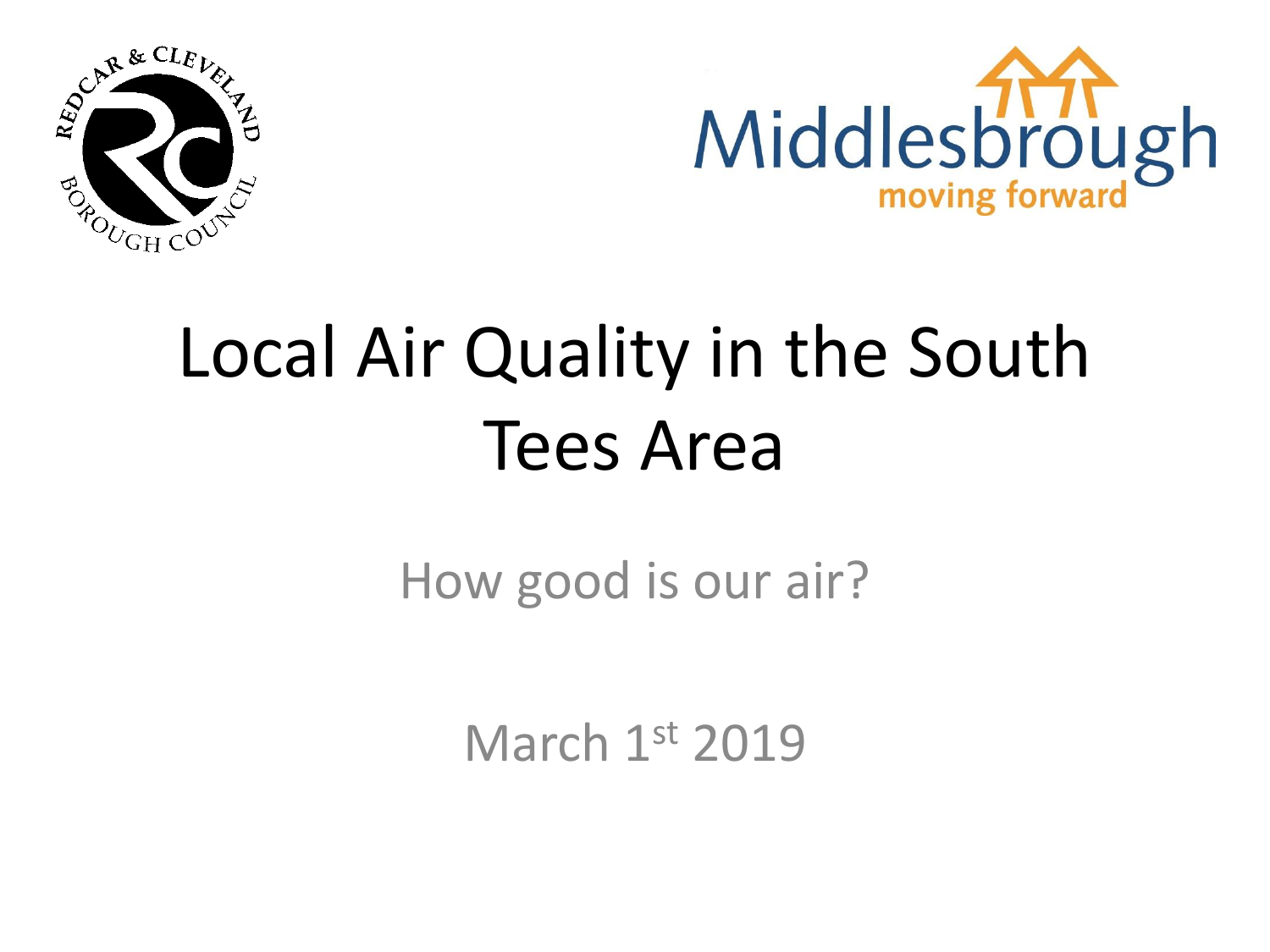### Presentation Overview

- Why we monitor air quality.
- What do we monitor and where do the pollutants come from.
- How good is our air quality
- Challenges



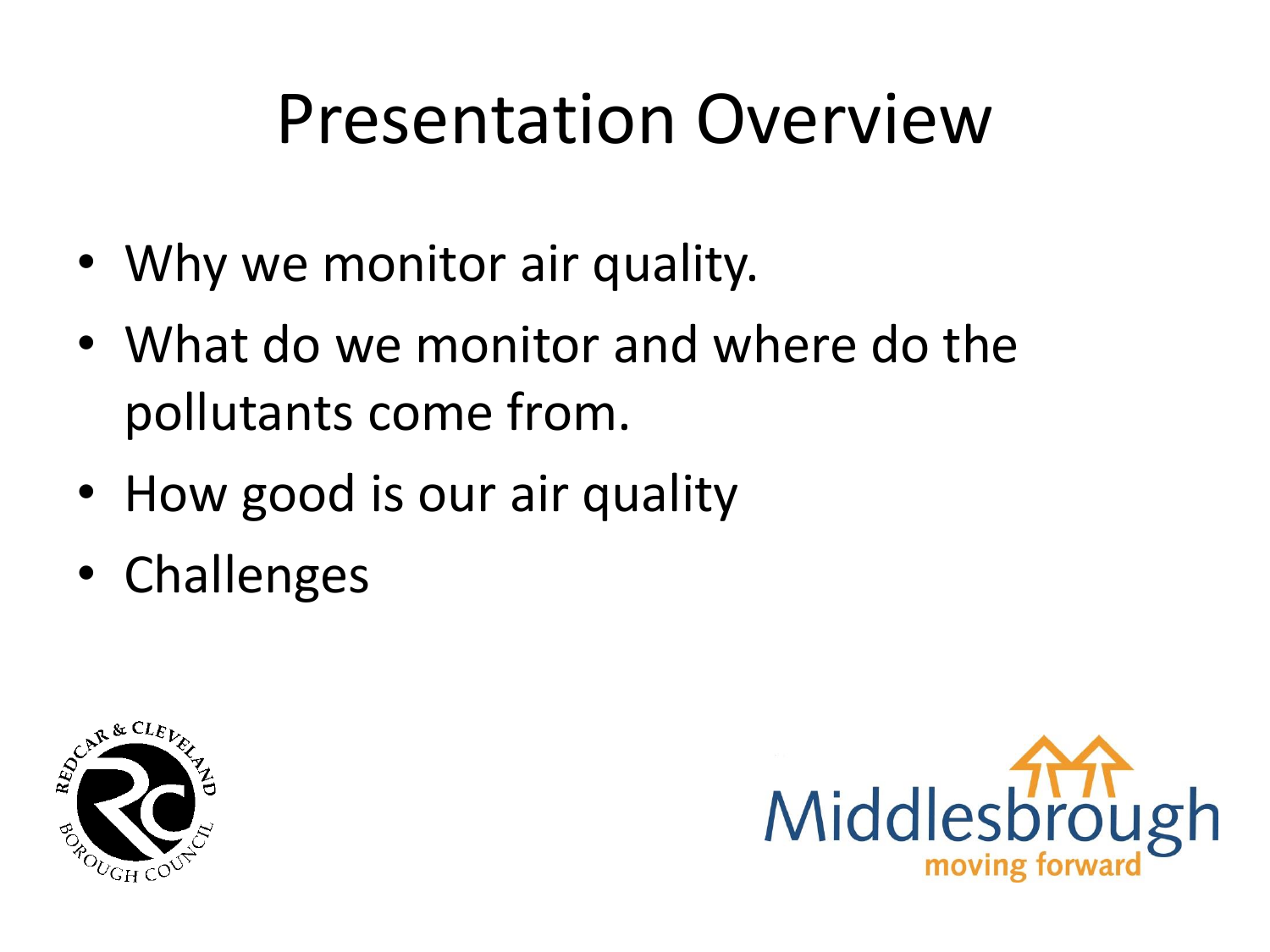# Why?

- Local authorities have a legal duty to monitor air quality
- We need to know that we are meeting air quality standards
- We need know when we are exceeding air quality standards.
- Produce an Annual Status Report (ASR) for the Government (DEFRA).(2017 data)



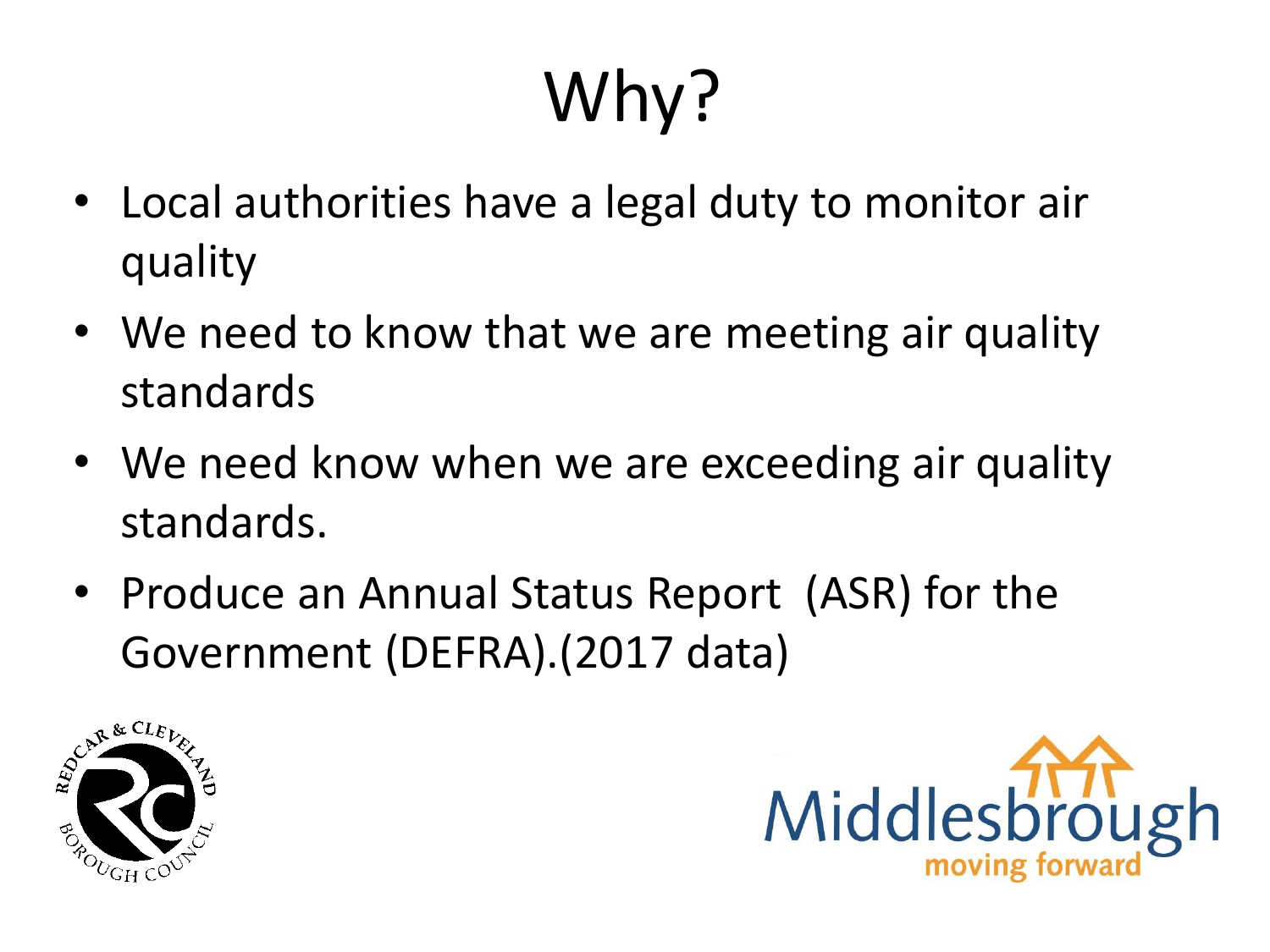## How air quality and pollutants have changed

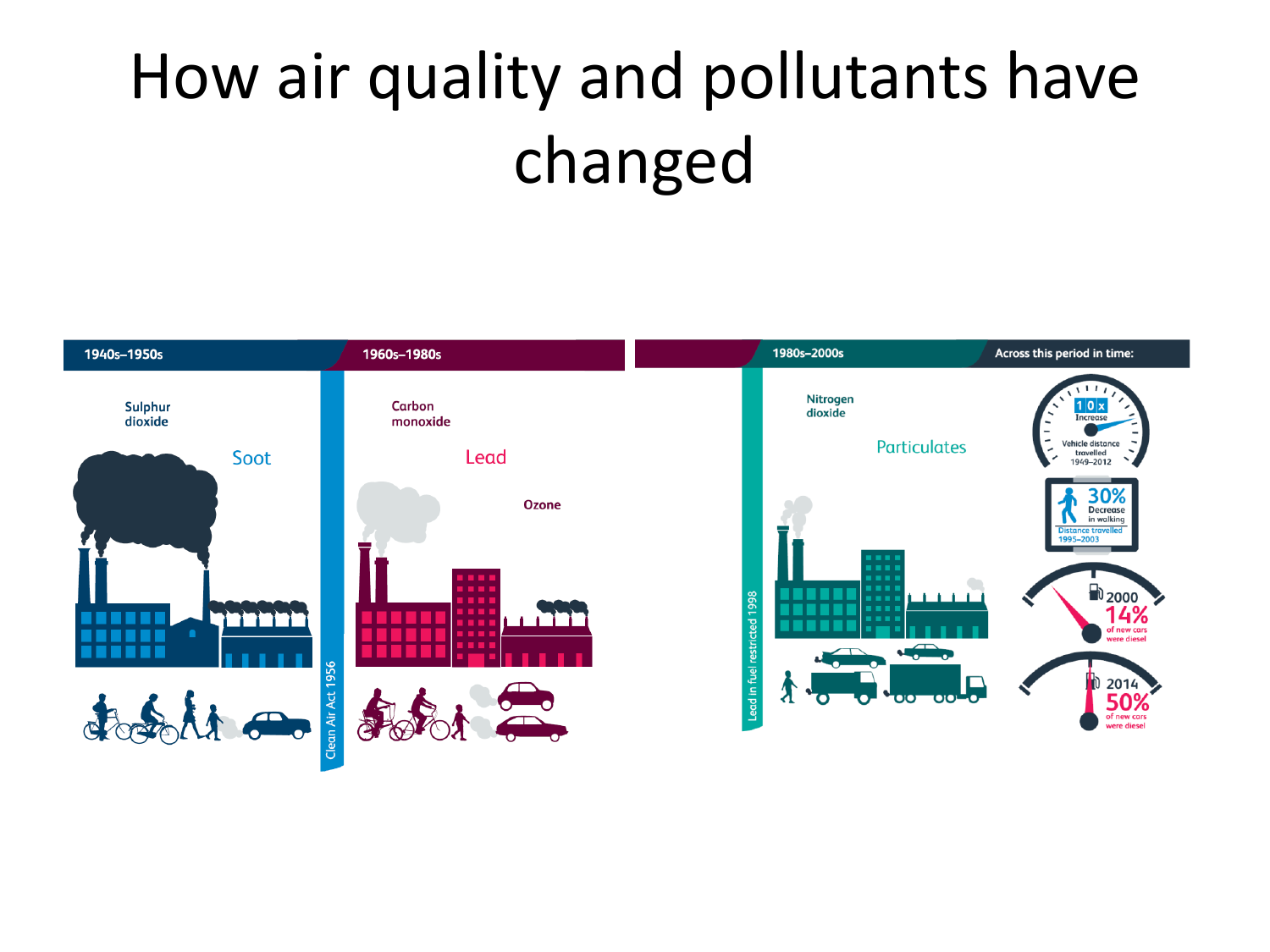# How do we monitor air quality

We have automatic air quality monitoring stations in Middlesbrough:

- Macmillan College
- Breckon Hill School (measurements automatically linked to the national reporting network)
- Elm Street (until 2016)

And in Redcar:

- Dormanstown
- Corporation Road (until 2011)

Network of Nitrogen dioxide diffusion tubes



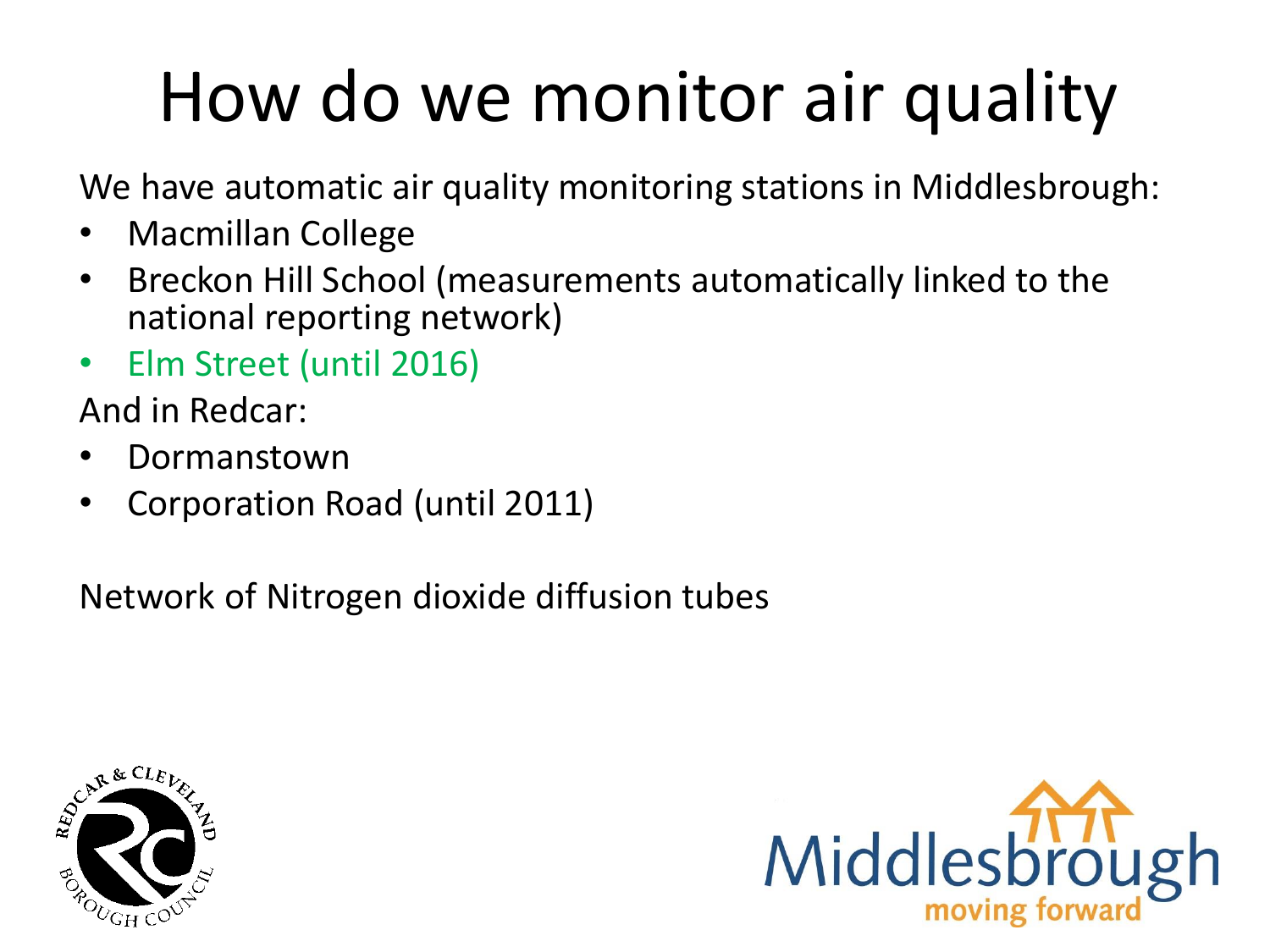How do we monitor air quality? In Middlesbrough: 27 diffusion tubes located at 25 sites across the town.

In Redcar:

19 sites for 2019 reporting.

Measuring nitrogen dioxide  $(NO<sub>2</sub>)$  only.





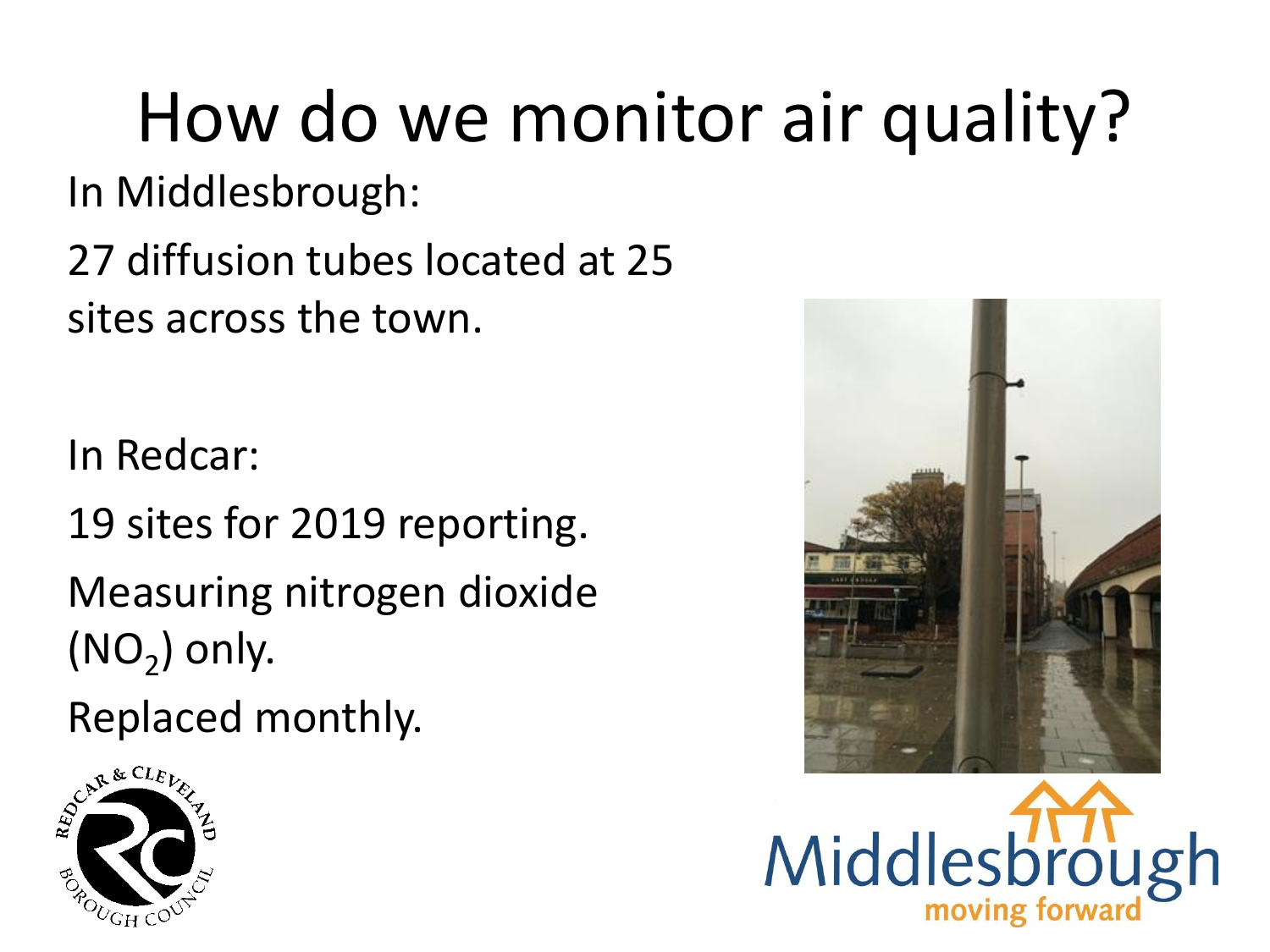# What pollutants do we monitor

- Nitrogen dioxide
- Sulphur dioxide
- Ozone
- Particulates PM10
- Particulates PM2.5 Middlesbrough
- Benzene Middlesbrough
- Polycyclic Aromatic Hydrocarbons Middlesbrough



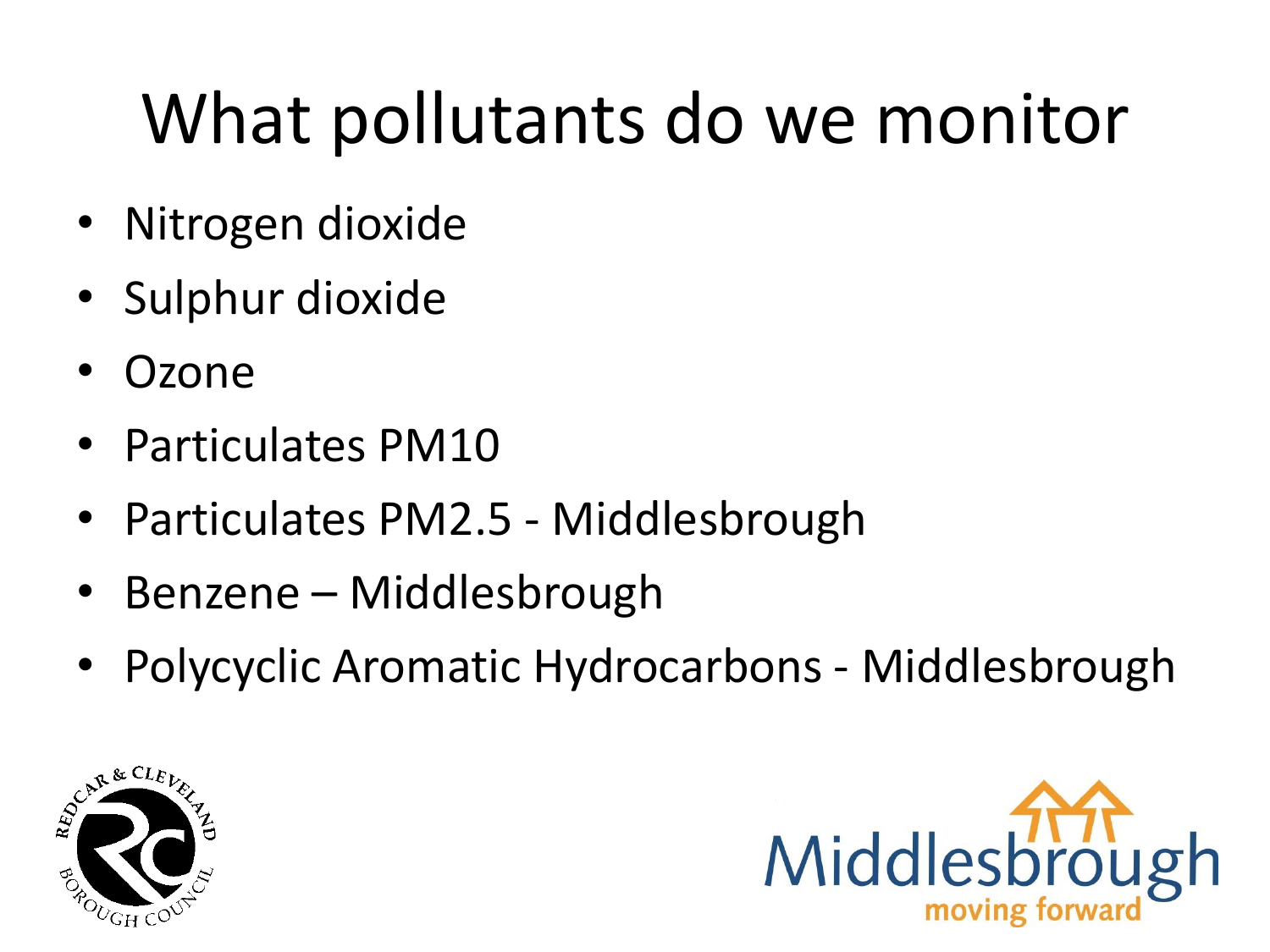# What are the pollutants of most concern?



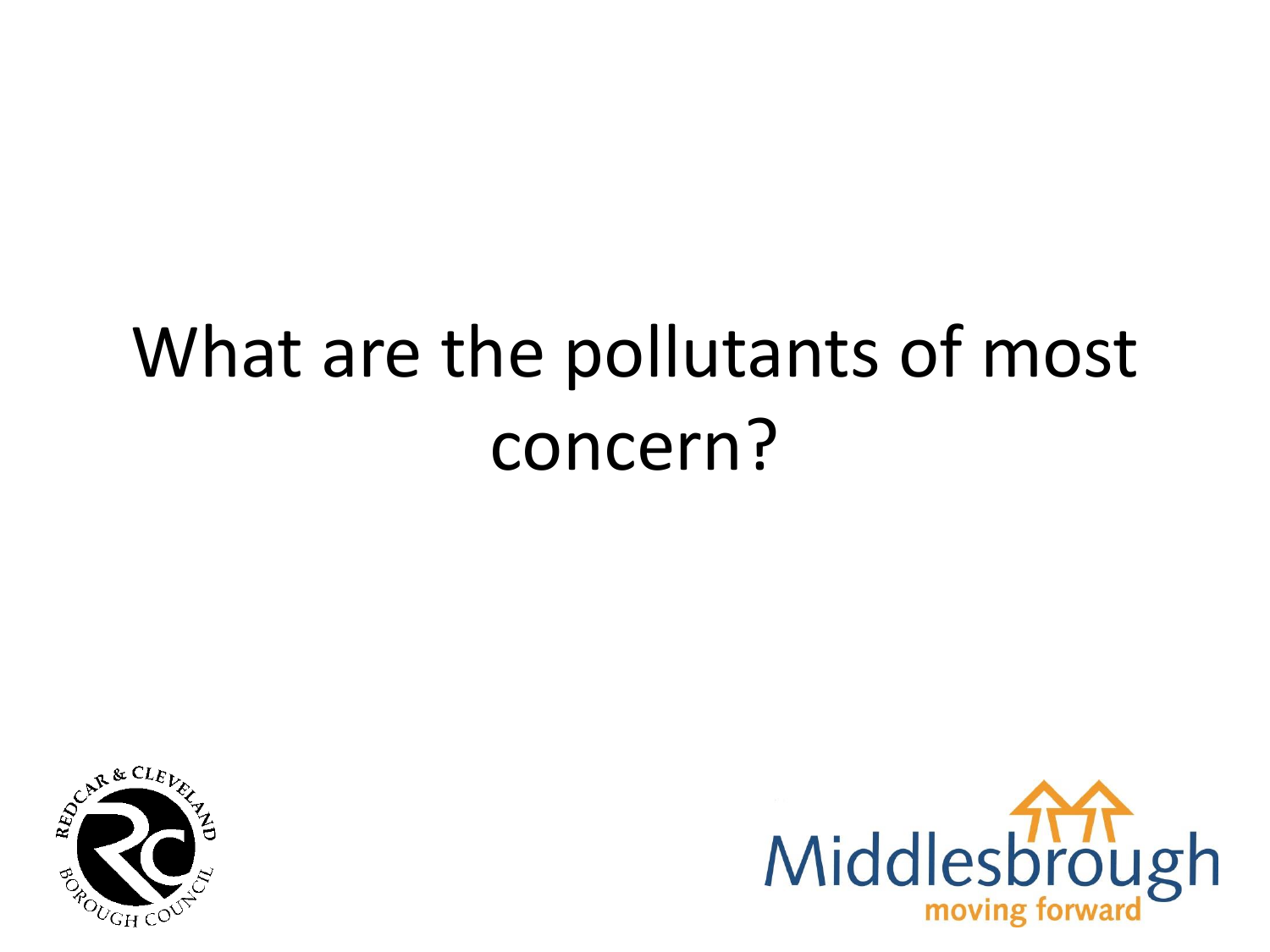# Nitrogen Dioxide (NO<sub>2</sub>)

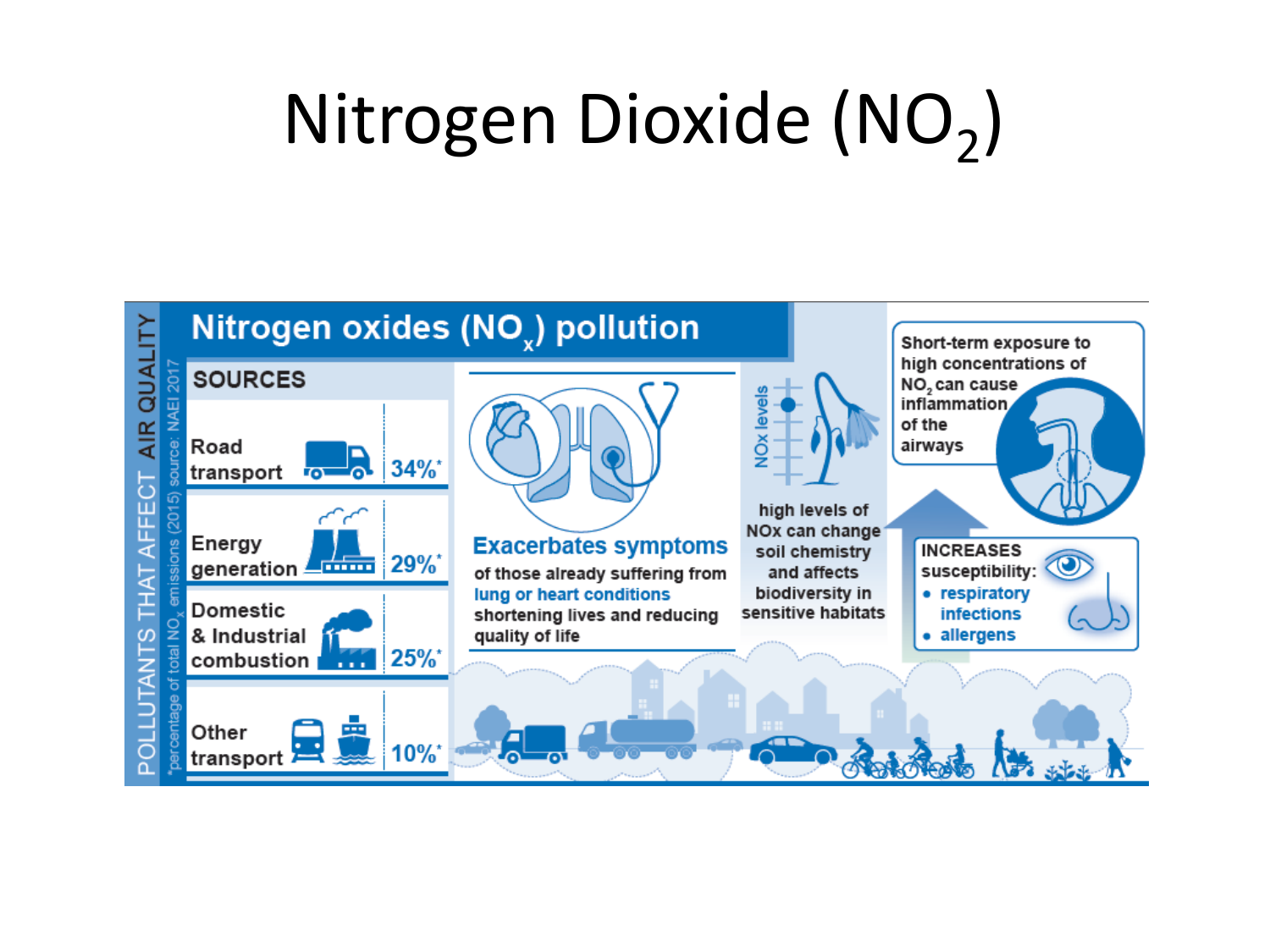# Particulate Matter  $(PM_{10} PM_{2.5})$

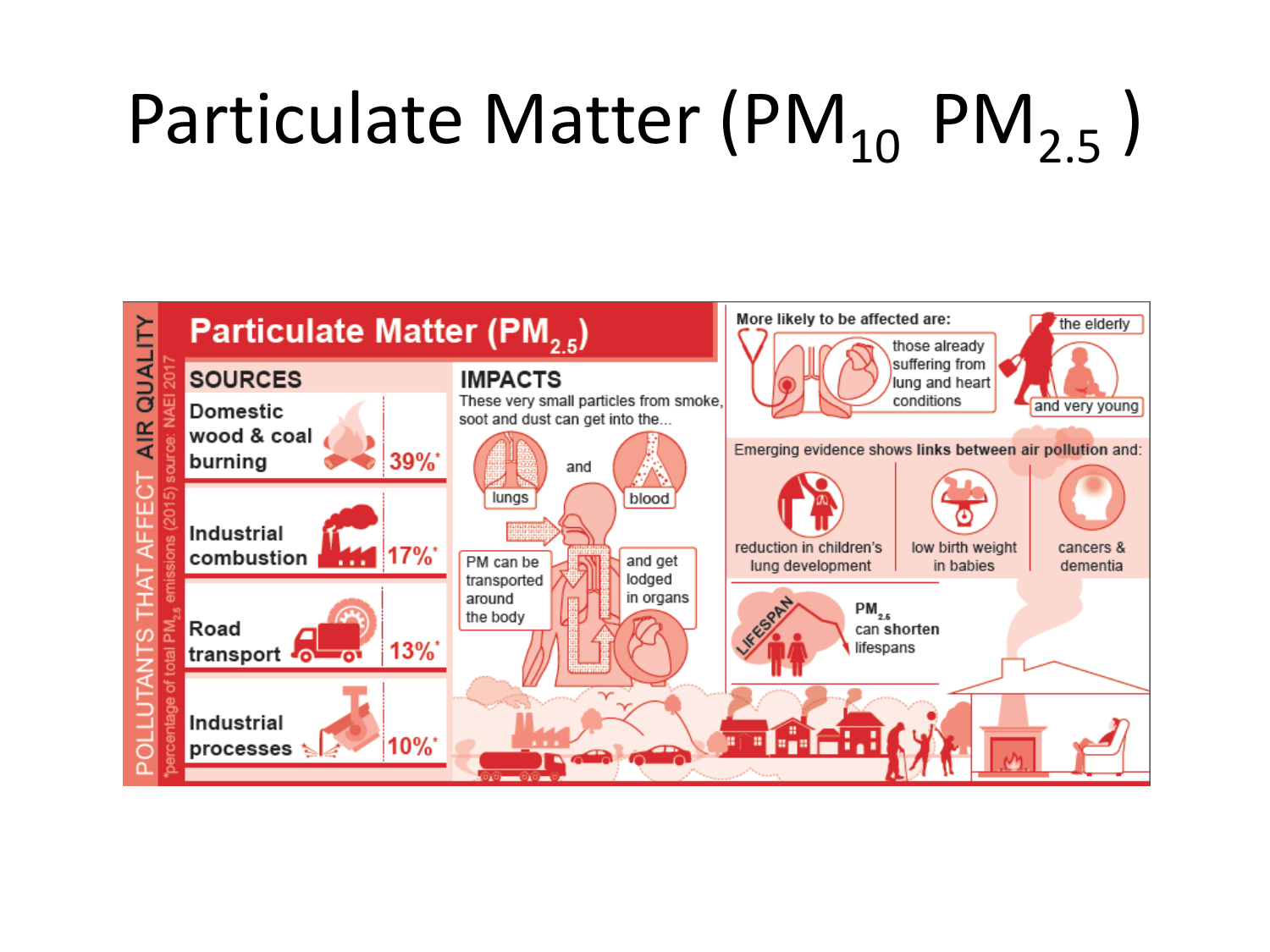### How good is our air quality



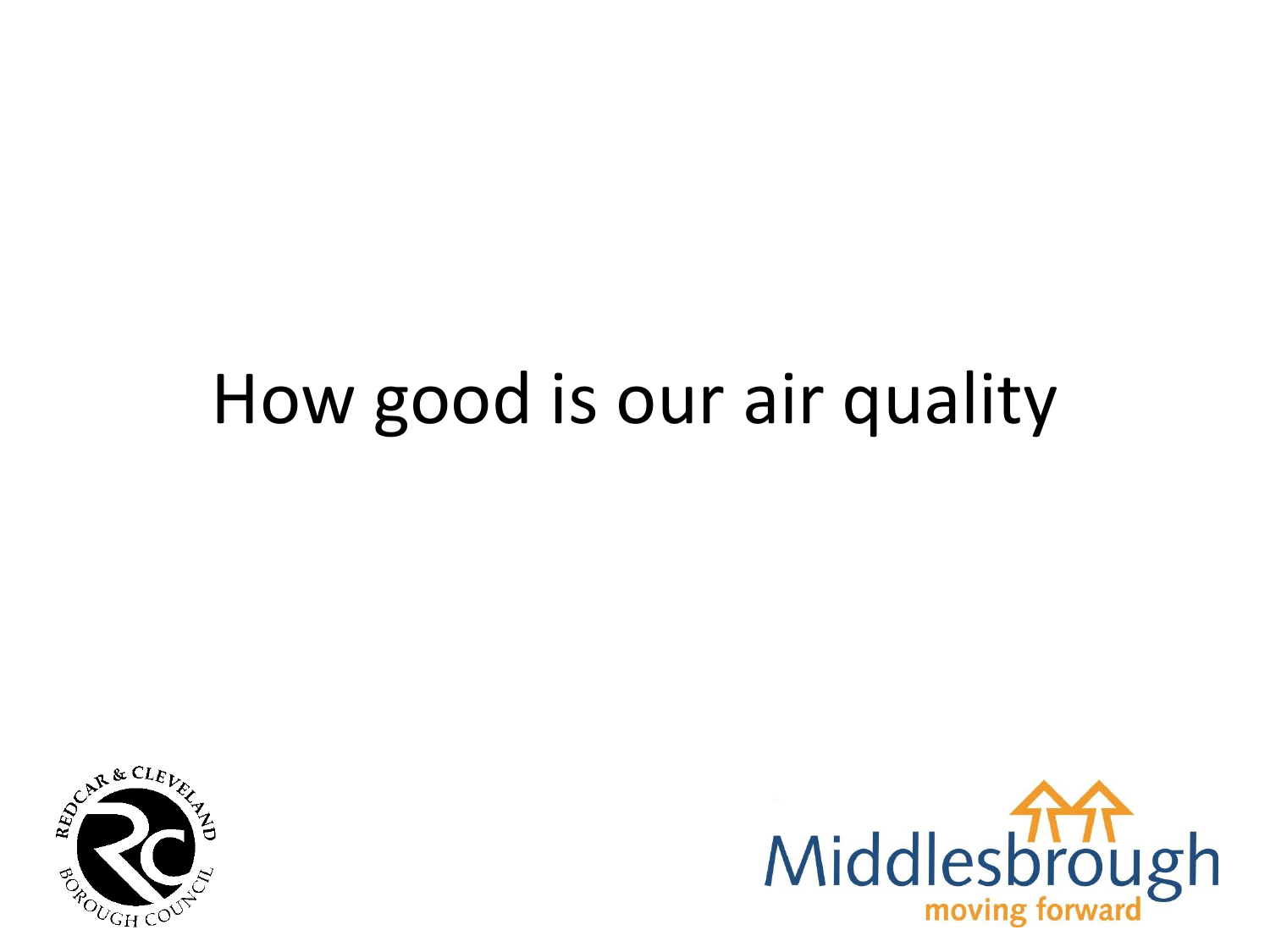## Nitrogen Dioxide

#### **Macmillan College Station Breckon Hill Station Nitrogen Dioxide (NO<sup>2</sup> ) Annual Mean Middlesbrough (MacMillan College) Local Station**  Annual Mean **Camera Contract** Properties 50 40 30 µg/m³ µg/m³ 20 10 **0 +** , 2002.20 , 000 v 2007 , 201. ್ದೊಂ  $\mathcal{L}^{\circ}$  $\omega^2$  $\hat{p}_{\mathcal{C}}$  $a^2a^2$ 2010 <u> "ద్ది, "ద్ది,</u>  $\approx$ con Year



**Nitrogen Dioxide (NO<sup>2</sup> ) Annual Mean**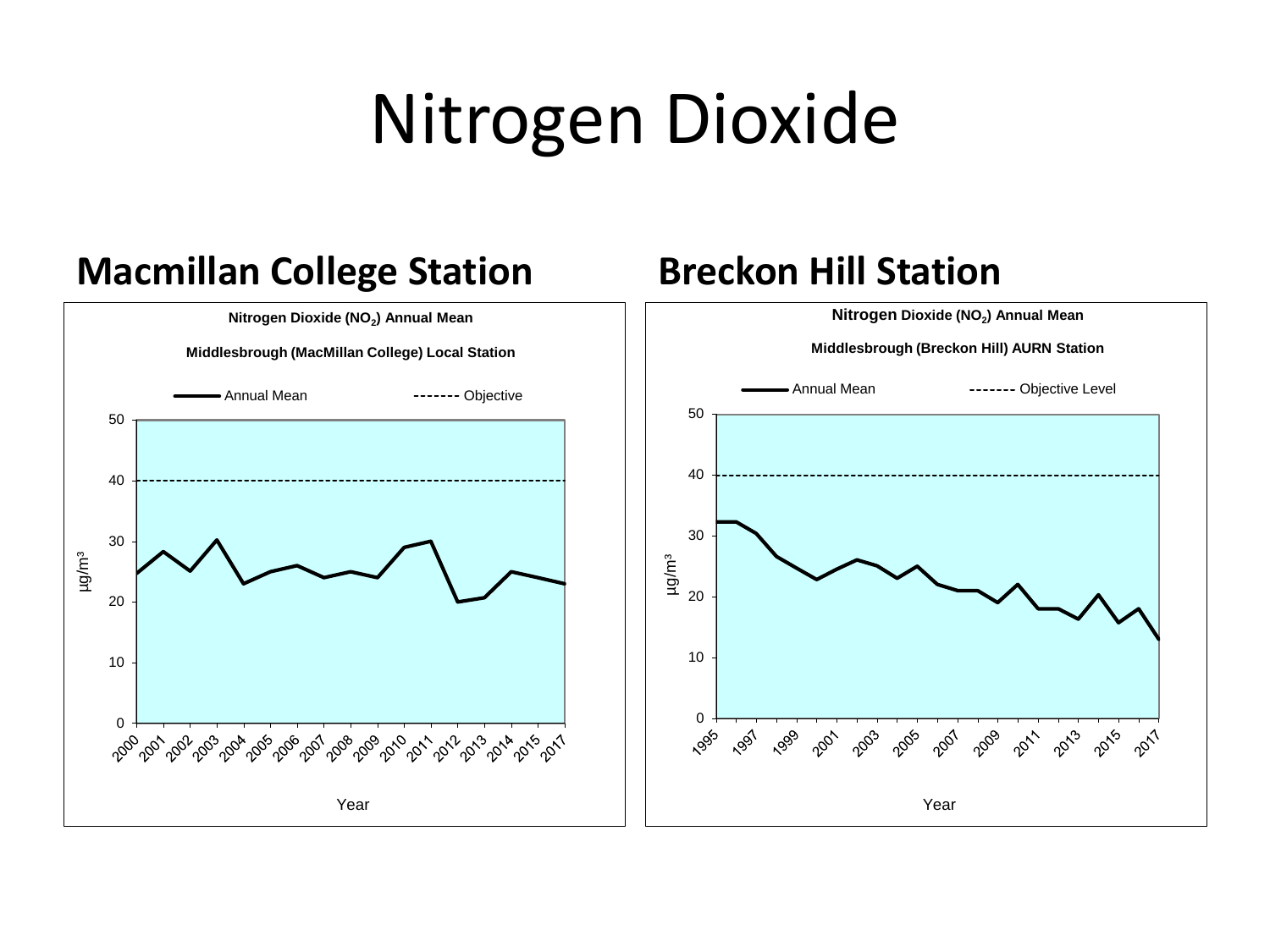### Nitrogen dioxide

#### **Redcar Dormanstown / Corporation Road**

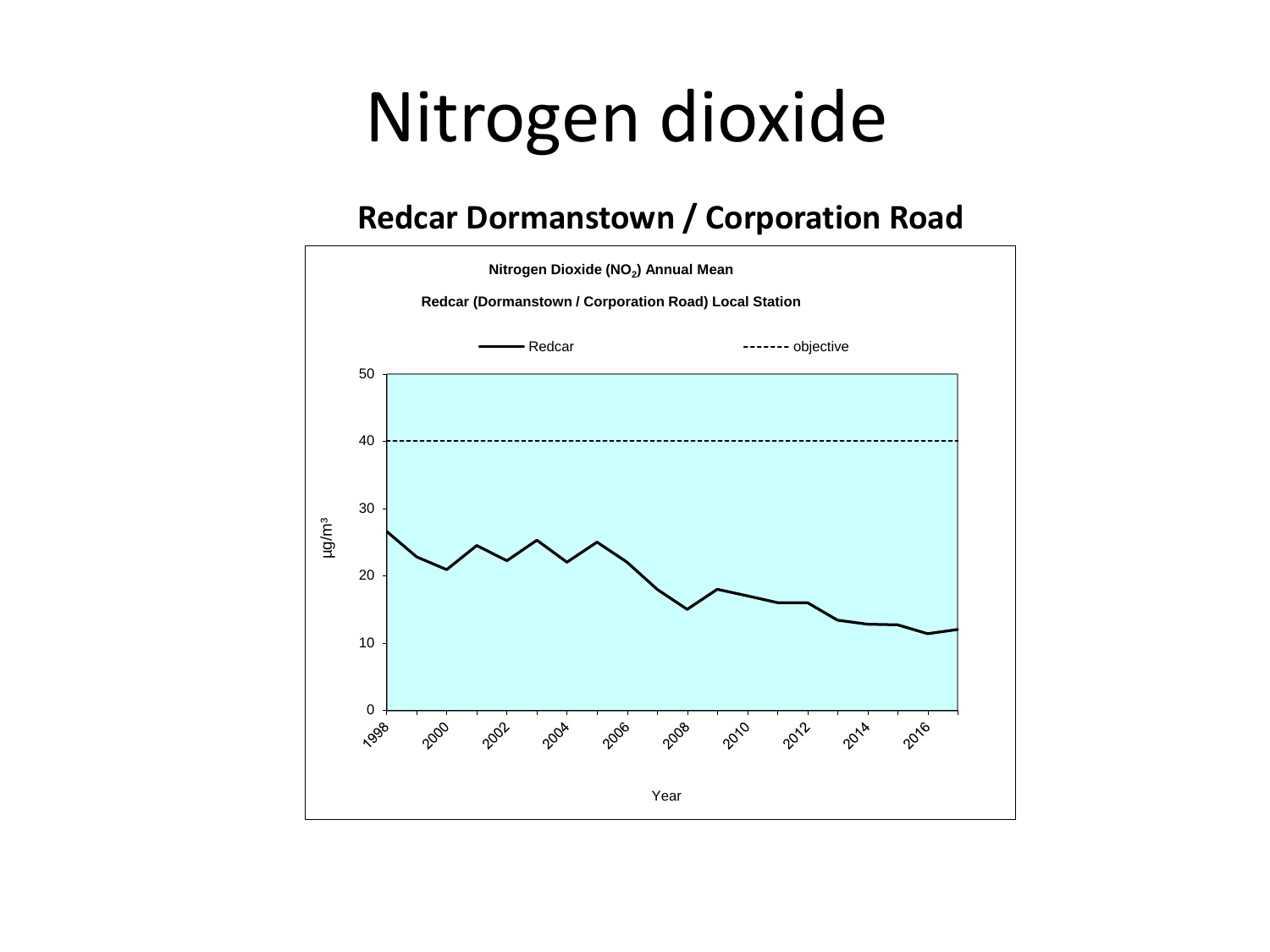# $PM_{10}$

### **Macmillan College Station Breckon Hill Station**



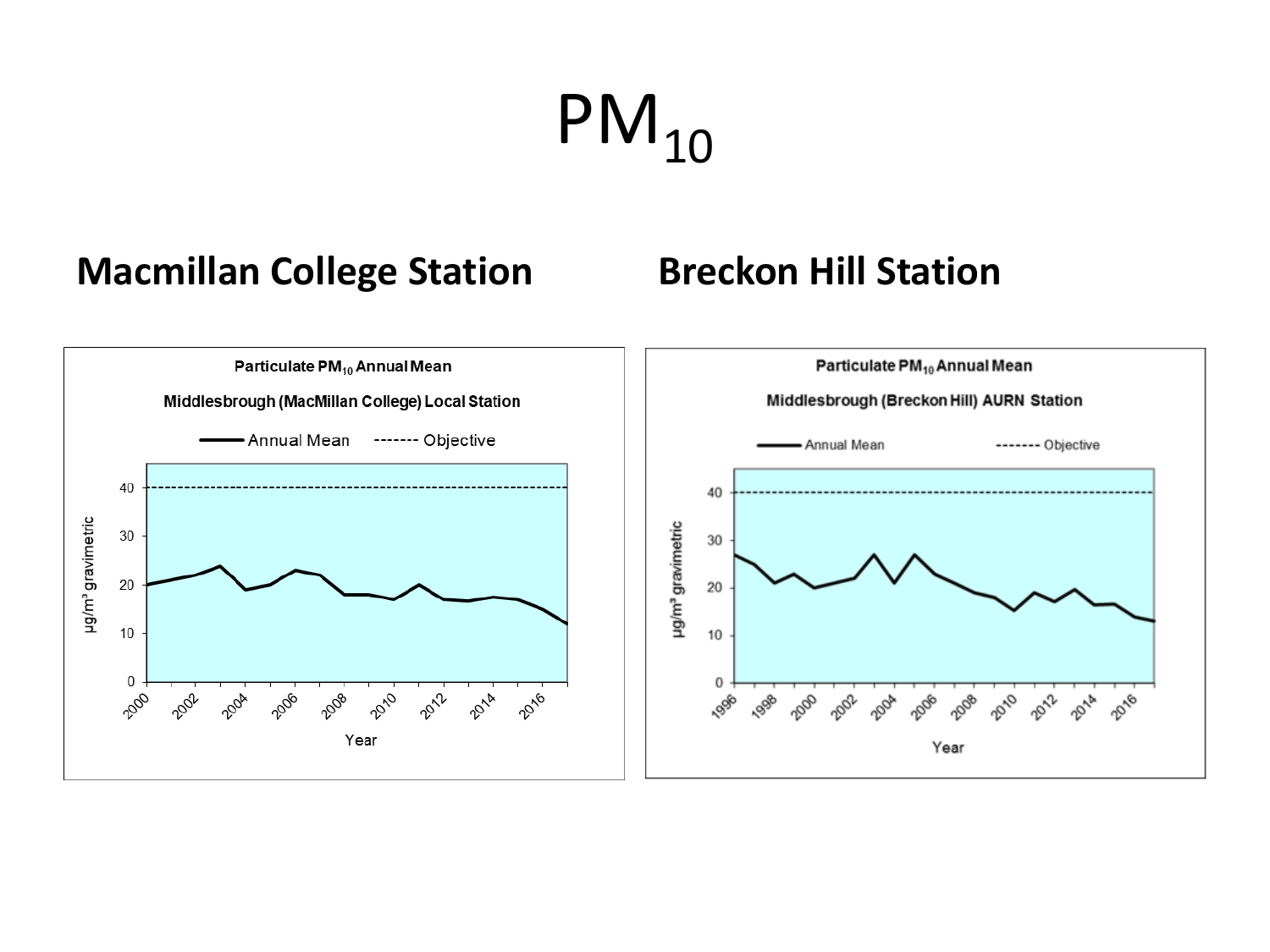# $PM_{10}$

#### **Redcar Dormanstown / Corporation Road**

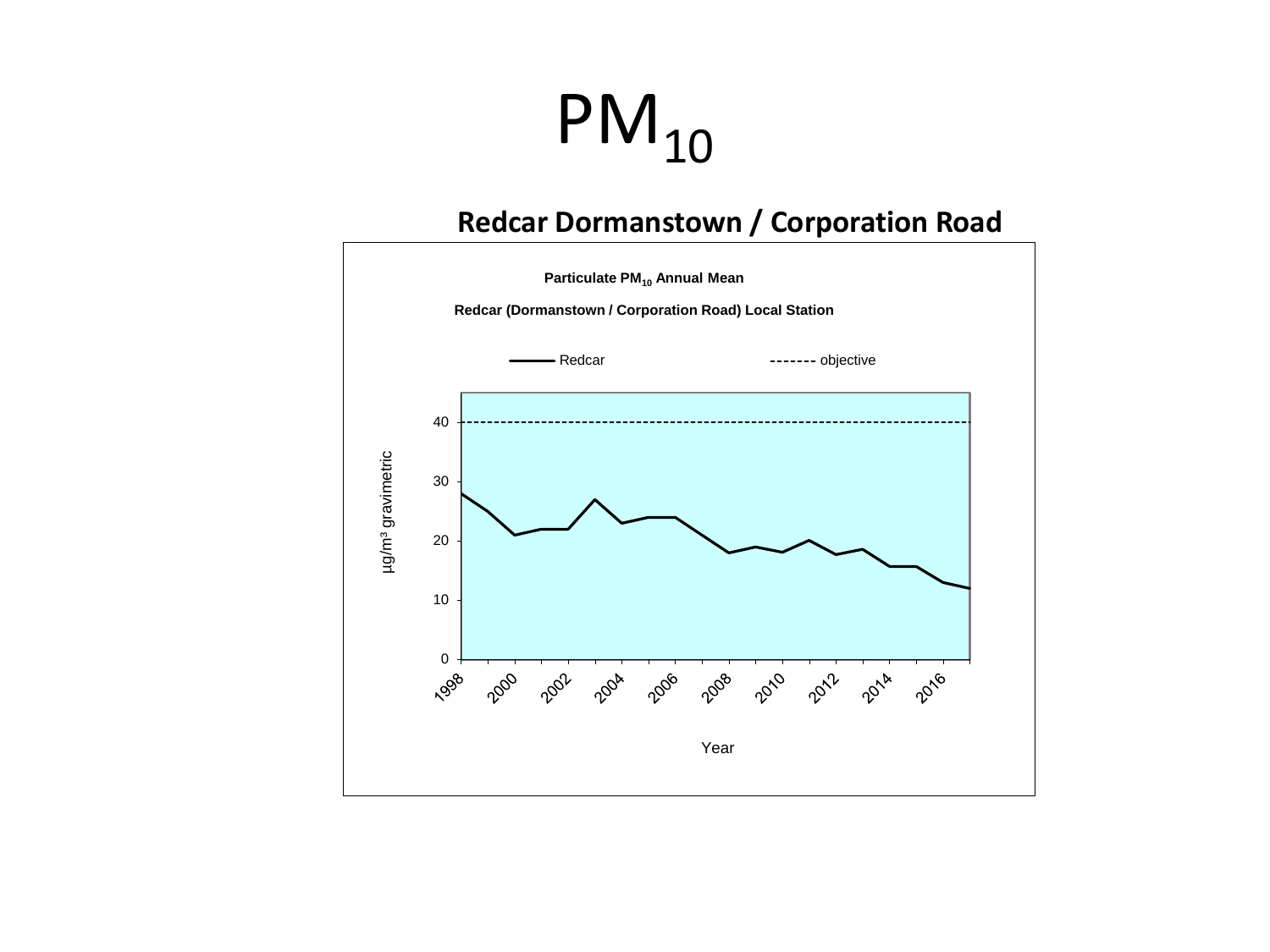# $PM<sub>2.5</sub>$

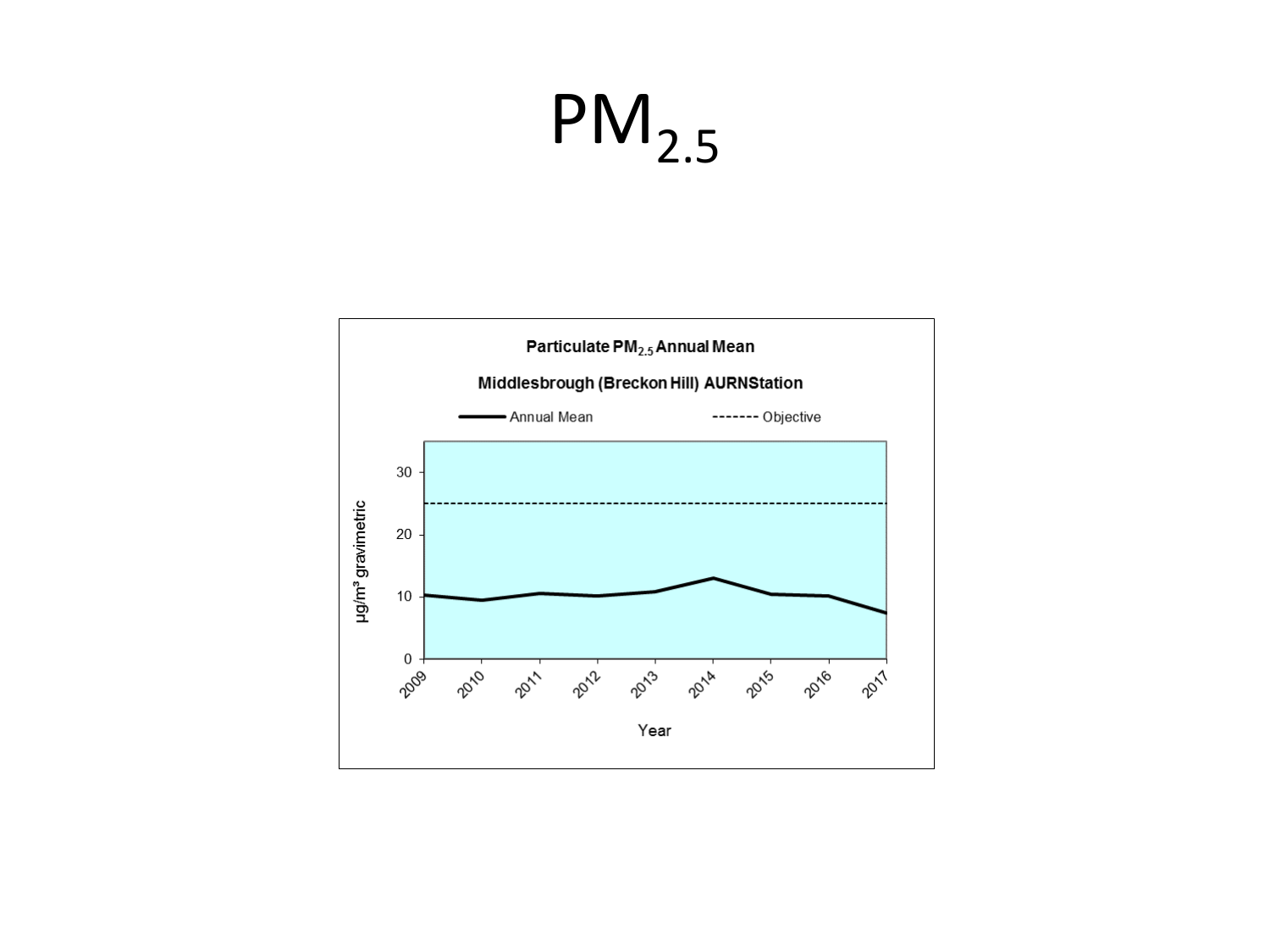### Sulphur Dioxide

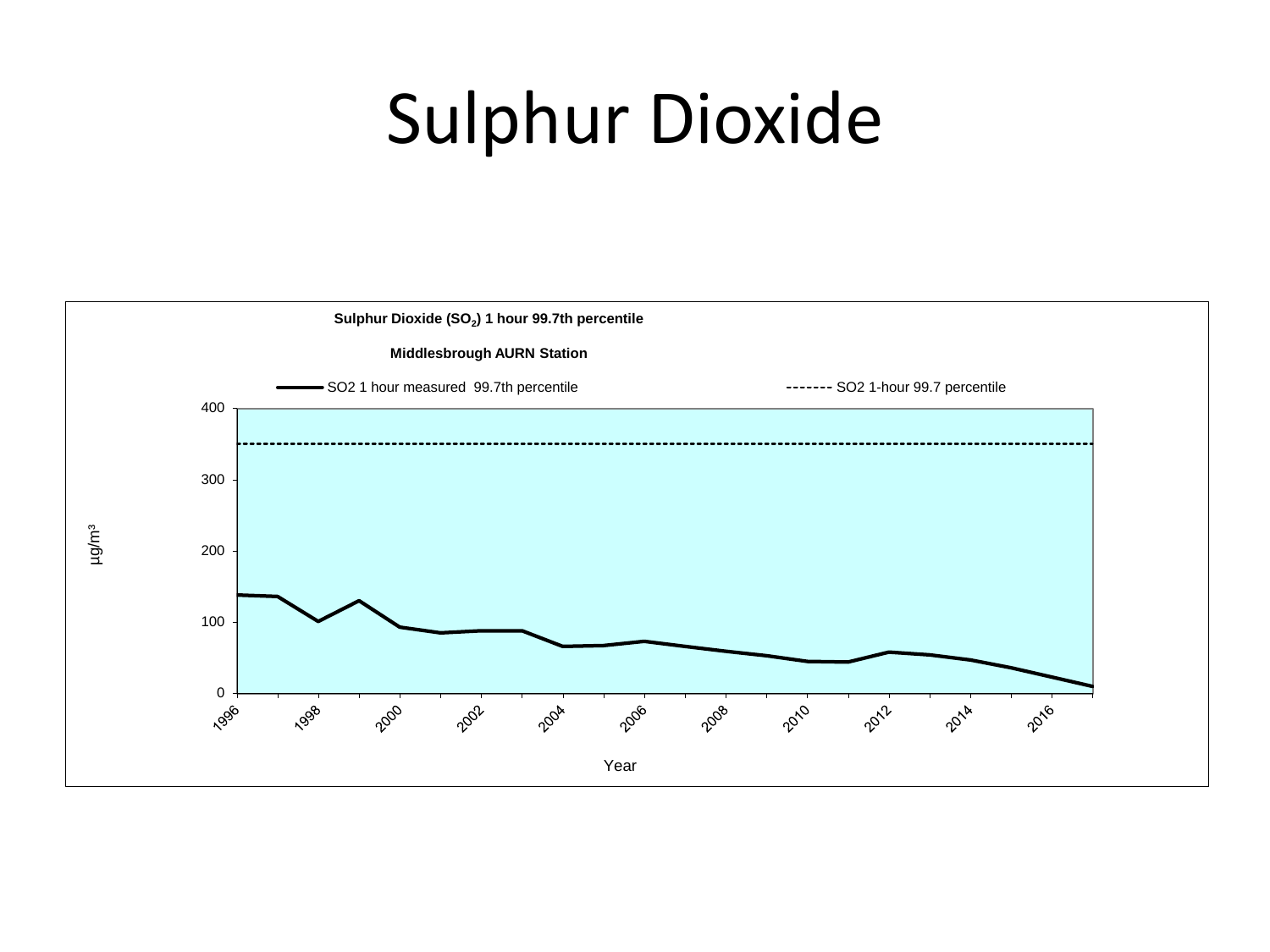### Sulphur Dioxide

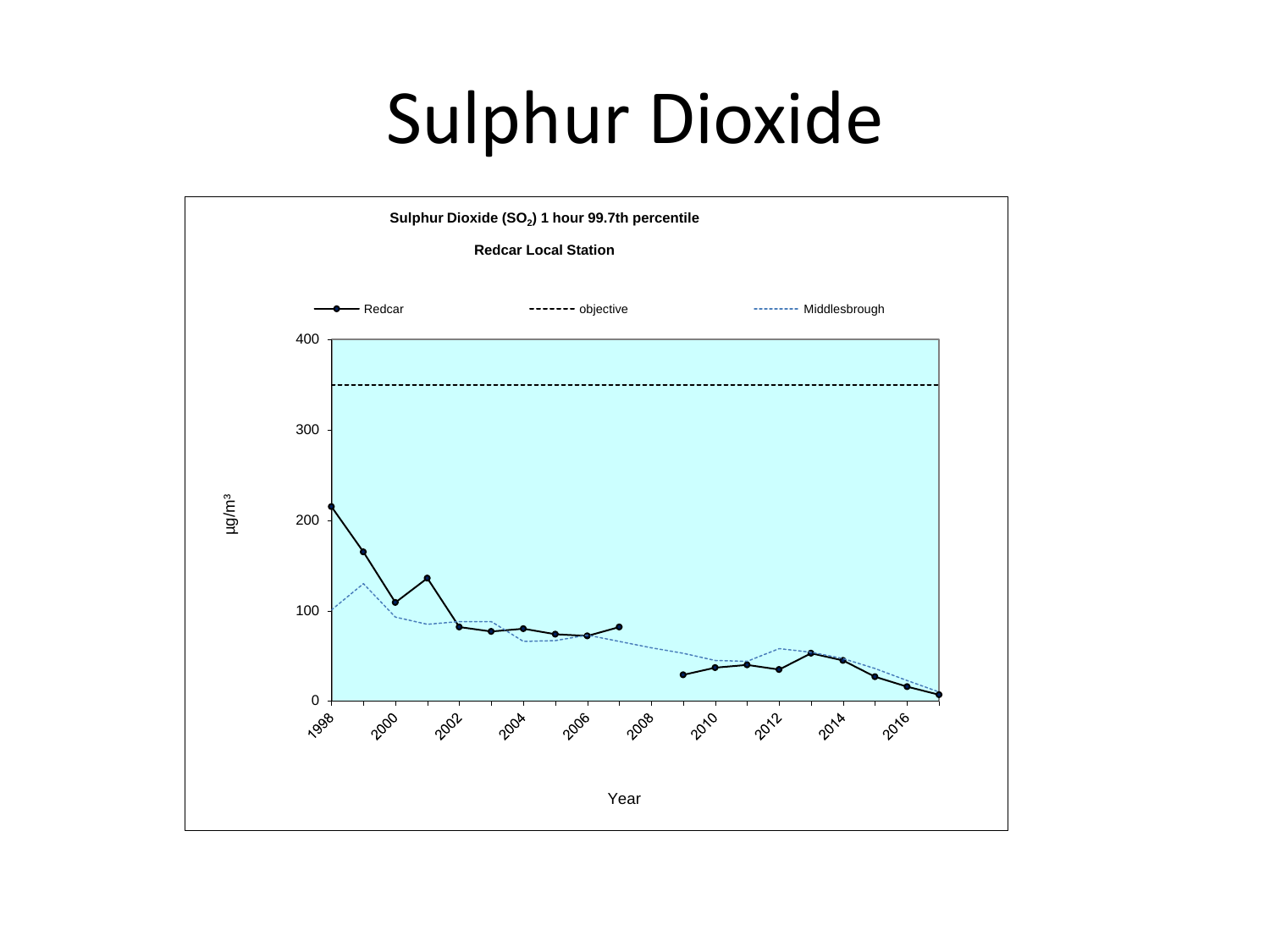# Comparison of South Tees Areas

- No distinct differences in measured background station pollutants between the two Authorities.
- Diffusion tube results will depend on their location, however results in comparable locations e.g. high traffic flow roads and fleet make up show similar values.



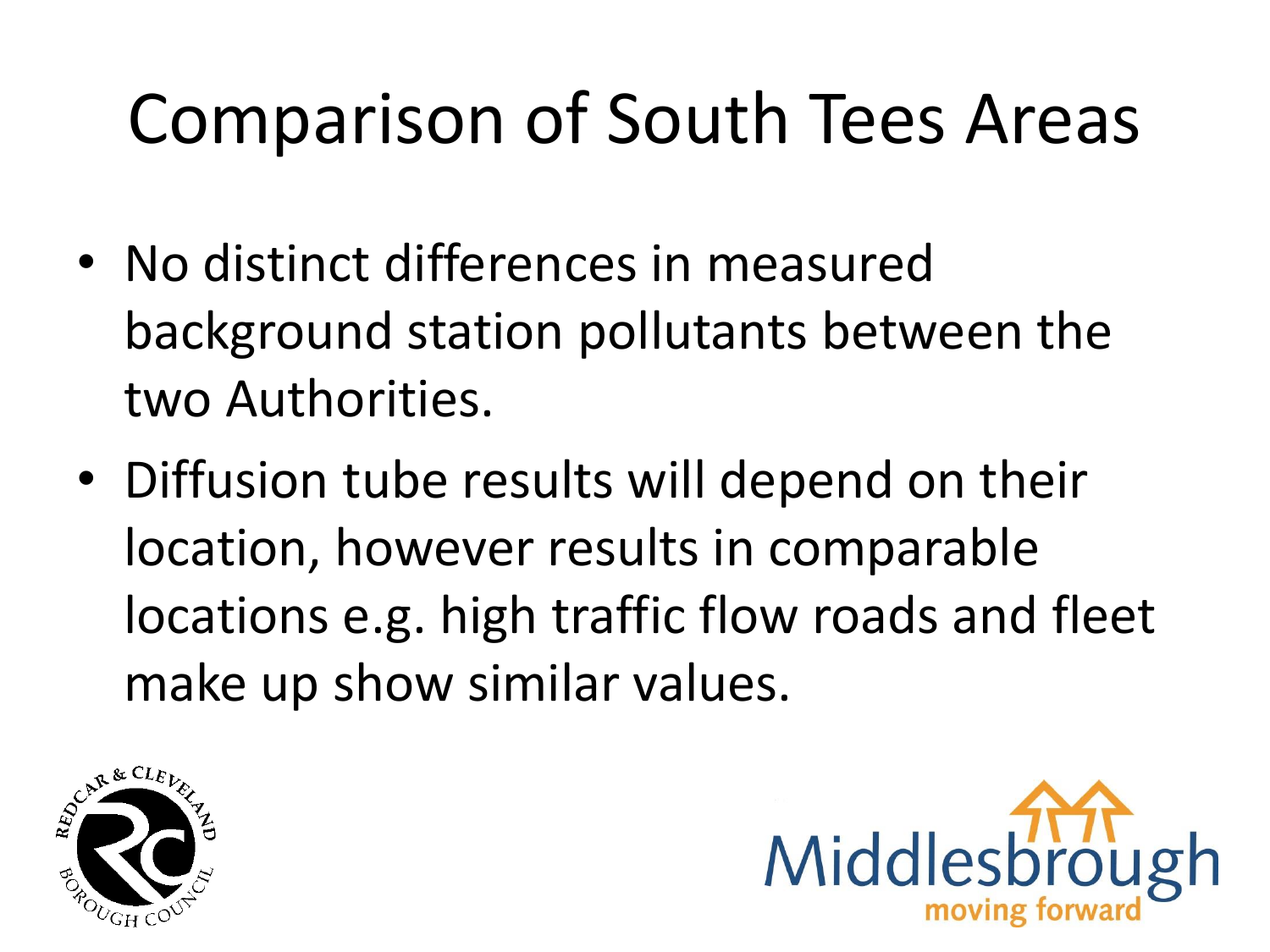### Middlesbrough

Measured data from 01/11/2018 to 07/11/2018



Highcharts.com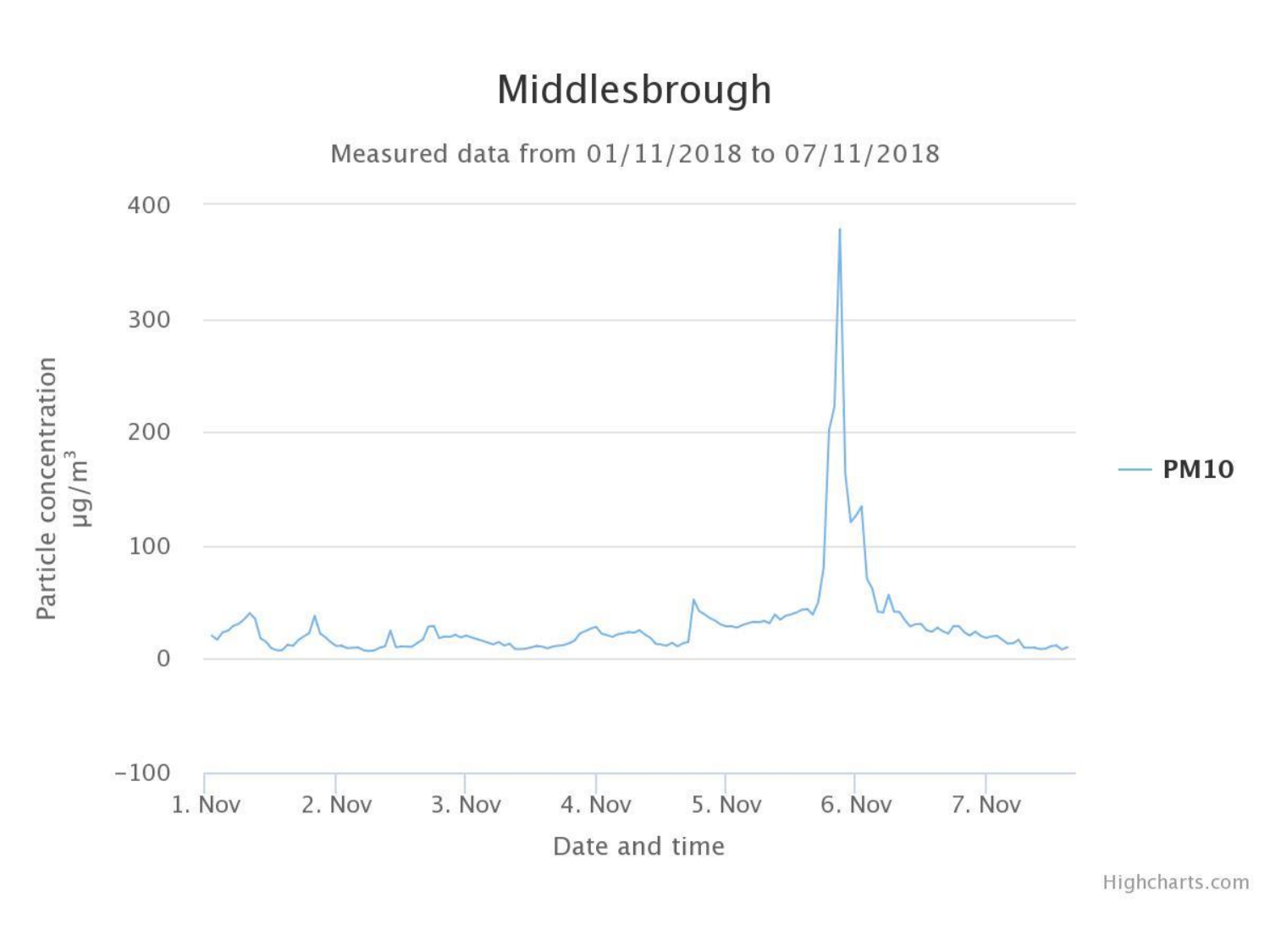